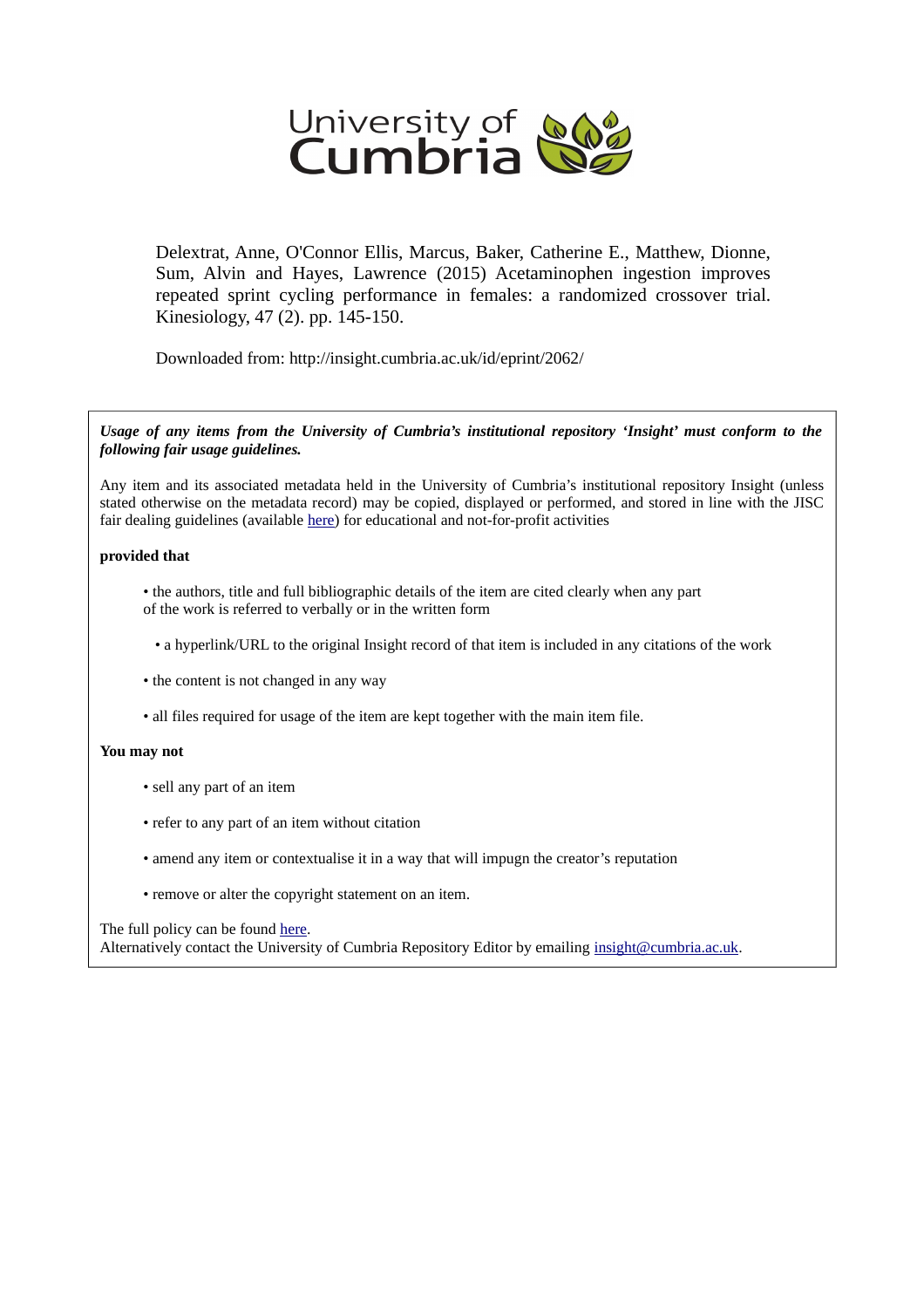# **ACETAMINOPHEN INGESTION IMPROVES REPEATED SPRINT CYCLING PERFORMANCE IN FEMALES: A RANDOMIZED CROSSOVER TRIAL**

## Anne Delextrat<sup>1</sup>, Marcus O'Connor Ellis<sup>2</sup>, Catherine E. Baker<sup>3</sup>, **Dionne Matthew4, 5, Alvin Sum2 , and Lawrence D. Hayes6**

 *Department of Sport and Health Sciences, Oxford Brookes University, Oxford, UK School of Human Sciences, London Metropolitan University, London, UK English Institute of Sport, Bisham Abbey National Sports Centre, Buckinghamshire, UK National Institute for Health Research (NIHR) Collaboration for Leadership in Applied Health Research and Care (CLAHRC) for Northwest London, UK Bucks New University Honorary Research Fellow Department of Medical and Sport Sciences, University of Cumbria, Lancaster, UK*

> Original scientific paper UDC: 615:796.61.015.52

### **Abstract:**

The aim of this study is to investigate the effect of acute acetaminophen (ACT) ingestion on eight maximal 30-second cycling bouts, interspersed with two-minute rests. Seven recreationally active females  $(N=7, 22.8\pm6.7)$  years of age, with a stature of 163.4 $\pm$ 5.8 cm, and body mass of 58.9 $\pm$ 5.9 kg) participated in a placebo-controlled, randomized crossover design. Pain perception, heart rate, and power profiles were analyzed using a time x condition repeated measures ANOVA. Blood lactate after the eighth bout and total work done were analyzed using the paired samples *t*-test. Participants achieved a significantly greater (p=.007, =.725) peak power output during the ACT trials (402.9±73.8 W, 95% CI=334.6–471.1 W) when compared to the placebo (PLA) trials  $(378.7\pm 64.6 \text{ W}, 95\% \text{ CI} = 319.0 - 438.4 \text{ W})$ . Supplementation of ACT had no effect on mean power output, blood lactate accumulation, pain perception, or total work done after eigth bouts (p>.05). Data presented here suggest females can improve peak power output during repeated Wingate tests with ACT ingestion. It is proposed that the altered afferent feedback may have caused these alterations in power output.

*Key words: acetaminophen, pain, perception, power output, Wingate test*

### **Introduction**

The capacity to repeat high-intensity efforts is crucial to performance in a variety of sports, including team and racket sports (Fernandez-Fernandez, Zimek, Wiewelhove, & Ferrauti, 2012; Mendez-Villanueva, Hamer, & Bishop, 2007). Several types of training have been proven beneficial for performance in these sports, including repeated sprint training (sprint ≤10 seconds, separated by recovery periods  $\leq 60$  seconds), intermittent sprint training (sprint  $\leq 10$  seconds, separated by recovery periods  $\geq 60$  seconds), or sprint interval training (sprint  $\geq$ 30 seconds, separated by recovery periods ≥60 seconds), (Bishop, Girard, & Mendez-Villanueva, 2011; Buchheit & Laursen, 2013). Investigations concerning determinants of sprint interval training (SIT) performance have revealed that fatigue taking place between the initial and

final sprints is multifactorial, and may be induced by various peripheral and central factors (Buchheit & Laursen, 2013). While peripheral factors, including muscle excitability, metabolite accumulation, and ionic disturbances have been extensively studied (Mohr, et al., 2004; Sahlin & Ren, 1989), less research has focused on the potential role of central fatigue (Foster, Taylor, Chrismas, Watkins, & Mauger, 2014). A recent study suggested that SIT performance may be limited by neural drive and the central regulation of motor unit recruitment (Ross, Gregson, Williams, Roberston, & George, 2010).

Recently, interrelationships between central and peripheral factors of fatigue during SIT have been investigated (Amann, Sidhu, Weavil, Mangum, & Venturelli, 2015; Stone, et al., 2012; Swart, et al., 2009). Tucker (2009) proposed an association between the development of peripheral fatigue and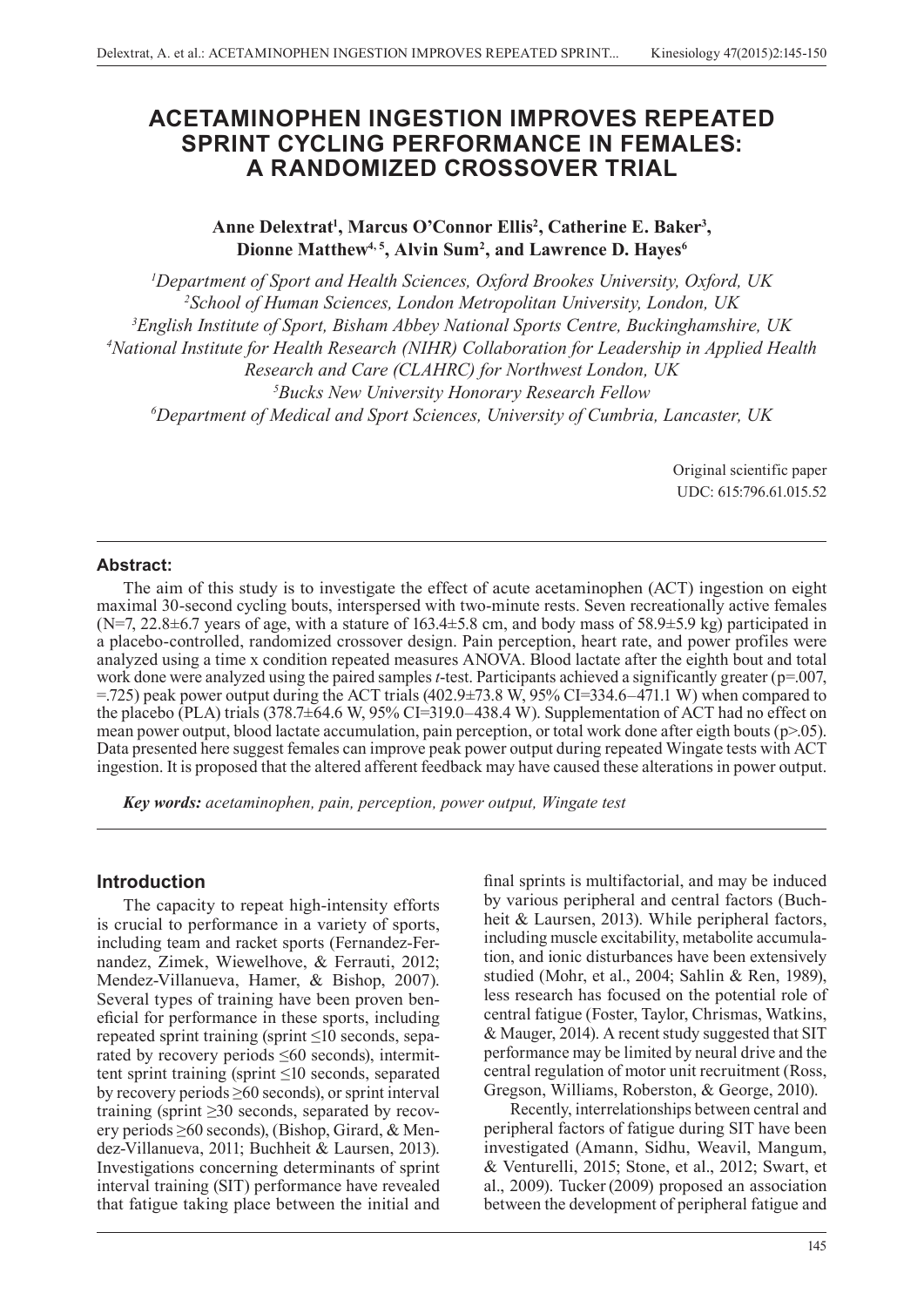central motor drive through alterations in afferent neural feedback from the myofibrils to the central nervous system (CNS). These changes may be related to nociceptive feedback following exercise-induced pain. Indeed, various metabolites (e.g. hydrogen and potassium ions) released during highintensity exercise increase nociceptive signals to the central nervous system (CNS) through the stimulation of type III and type IV afferent muscle fibres, which in turn could regulate the central regulation of motor unit recruitment (Amann, Proctor, Sebranek, Pegelow, & Dempsey, 2009).

Since exercise-induced pain is a limiting factor of performance during high-intensity activities (Foster, et al., 2014), the consumption of analgesic substances, such as aspirin, caffeine or amphetamines has become common practice among athletes (Tscholl, Alonso, Dolle, Junge, & Dvorak, 2010). However, it is difficult to dissociate the analgesic effects of these drugs from their other actions, including anti-inflammatory, metabolic or psychological. In contrast, acetaminophen (ACT) is a nonsteroidal non-opioid analgesic available over-thecounter associated with limited effects other than pain inhibition. The analgesic properties of ACT rely on various mechanisms, including the inhibition of the enzyme cyclooxygenase (responsible for the synthesis of prostaglandins), and a modulation of afferent and efferent pain pathway (Andersson, et al., 2011).

Research concerning the role of ACT on exercise performance is limited to its antipyretic properties, with significant improvements in the time to exhaustion during running performed in the heat following acute ingestion (Burtscher, et al., 2013). To our knowledge, only two experimental trials has focused on the analgesic effects of ACT on exercise performance in thermoneutral conditions (Foster, et al., 2014; Mauger, Jones, & Williams, 2010). Mauger and colleagues(2010) reported improved self-paced 10-mile (16.1 km) time trial performance in trained male cyclists (26 minutes 15 seconds *vs.* 26 minutes 45 seconds for ACT and placebo conditions respectively). Foster et al. (2014) reported that, compared to a placebo, ingestion of 1.5 g ACT prior to eight bouts of 30 s Wingate Anaerobic Tests (WAnTs) significantly increased mean power output in the final three sprints, resulting in a significantly greater overall mean power output and a lower percentage power decrement. Changes were accompanied by the unaltered pain perception, peak power output, and heart rate between ACT and placebo (PLA) conditions.

It is well established that men and women have dissimilar pain responses, with women characterized by a lower pain tolerance (Naugle, Naugle, Fillingim, & Riley, 2014; Tashani, Alabas, & Johnson, 2010). Gender differences are attributable to hormonal responses, blood pressure and body size

(Tashani, et al., 2010). As a result, analgesic efficacy of ACT may be altered in females compared to males. Moreover, a lack of female participants in sports medicine research has recently been reported (Costello, Bieuzen, & Bleakley, 2014) and therefore, the aim of the present investigation was to investigate the influence of ACT on RSE in females. It was hypothesized ACT would improve power profiles during eight 30-second WAnTs.

## **Methods**

## **Participants**

Seven females  $(22.8\pm6.7)$  years of age, with a stature of  $163.4 \pm 5.8$  cm, and body mass of  $58.9 \pm 5.9$ kg) participated in the present investigation. Participants were recreationally active (they exercised for an average of  $6.1\pm3.1$  h·wk<sup>-1</sup>), but were not well trained. Participants abstained from alcohol, caffeine and exercise for 24 hours prior to the investigation. Participants arrived at the laboratory in a 4 hour fasted condition as requested according to self-reporting. To increase reliability, participants were allocated the same appointment time on all visits to the laboratory to attenuate diurnal variations (Hayes, Bickerstaff, & Baker, 2010). Preceding the data collection and exercise, participants completed a Physical Activity Readiness Questionnaire (PAR-Q) and gave their full written consent to participation. The study was approved by the London Metropolitan University Ethics Committee.

## **Experimental design**

After an initial familiarization session to get accustomed to measurement tools, participants reported to the laboratory on two separate occasions separated by a minimum of 48 hours. A placebo-controlled, randomized crossover design was used. Upon arrival at the laboratory, participants ingested an orange flavoured drink (300 ml) containing either an additional 1.5 g ACT or nothing additional to flavouring (PLA [as used by Foster et al. (2014)]). Thirty minutes were allowed between ingestion and commencement of exercise to allow for peak plasma ACT levels to occur (Grosser, Smyth, & Fitzgerald, 2011). Participants completed a standardized three minute warm-up involving pedalling at 60 rpm interspersed with three 2-3 second all-out sprints on a stationary cycle ergometer (Monark 874, Monark, Sweden). A recovery period of five minutes was allowed between the warm-up and the test. Participants completed eight WAnTs against a load corresponding to 5% body mass applied to the flywheel, each separated by two minutes of active recovery. This schedule was chosen to cause increased pain due to limited metabolite clearance (Sinoway, Hill, Pickar, & Kaufman, 1993) and has been previously used in male participants (Foster, et al., 2014).Power output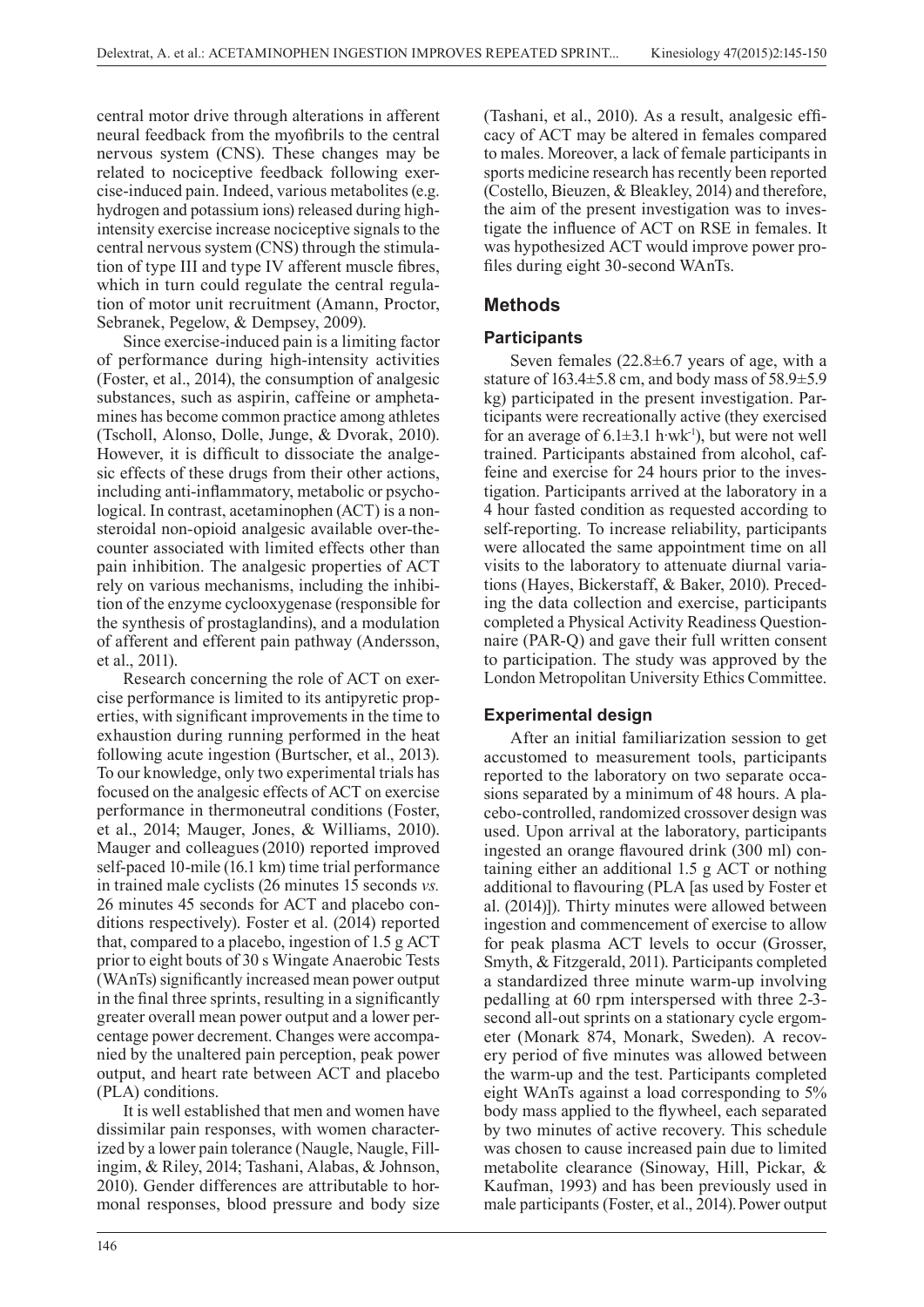was calculated per second for the duration of each WAnT and peak power output, mean power output (both in W), and total work done (kJ) were calculated using WAnT software test package for Monark 874 (version 2.2). Heart rate (b·min-1) was recorded during the last 1-2 seconds of each WAnT. After 20 seconds of each sprint, participants selected a score on a ten-point scale accompanied by verbal descriptions to assess perceived pain between conditions (Cook, O'Connor, Eubanks, Smith, & Lee, 1997). This was chosen since high intra-class correlations (r=0.88-0.98) suggest this scale is a reliable measure of pain intensity during exercise.

 Participants were verbally encouraged throughout the test to avoid pacing and to sustain their supramaximal effort throughout the test. Post exercise blood lactate (mmol·L-1) was measured two minutes following the completion of the final WAnT (Lactate Pro, Arkray, Inc., Kyoto, Japan), in accordance with previous studies (e.g. Robach, et al., 1997).

#### **Statistical analysis**

Data were analyzed using SPSS version 21 (IBM North America, New York, NY, USA). Conventional methods, mean and standard deviations (SD) were used to analyze descriptive data. Data were tested for normal distribution by Shapiro-Wilk's test and for homogeneity of variance using Levene's test. Following confirmation of parametricity, a two-way analysis of variance (ANOVA [condition  $\times$  bout]) with repeated measures was

used to test for differences in mean power output, peak power output, pain and HR. Where a main effect was observed, a Sidak *post-hoc* test was used to locate significant differences. Differences in total work done and post exercise blood lactate were analysed using a paired *t*-test. Also, 95% confidence intervals (CI) and effect size (ES) are presented. Significance was set *a priori* at p<.05 and observed power was .909 for peak power output.

### **Results**

No significant effect of condition (ACT *vs.* PLA) existed for mean power output ( $p=103$ ;  $=380$ ); however a moderate effect was observed. ANOVA revealed a significant, large, main effect for bout number on mean power output ( $p<.001$ , =.938). *Post-hoc* analysis revealed mean power output during bout one was significantly greater than subsequent bouts ( $p<05$ ). Participants achieved a significantly greater ( $p=0.007$ ,  $=0.725$ ) peak power output during the ACT trials (402.9±73.8 W, 95% CI=334.6-471.1 W) when compared to the PLA trials (378.7±64.6 W, 95% CI=319.0-438.4 W), associated with a large effect size. ANOVA revealed a main, large, effect of bout number on peak power output (p<.001, =.871). *Post-hoc* analysis revealed peak power outputs during bouts 4-8 were significantly lower than during bout one  $(p<0.05)$ . Heart rate was not significantly different between conditions or bouts (respectively for ACT and placebo: 172±9 *vs.* 161±26, 174±10 *vs.* 166±22, 175±9 *vs.* 174±13, 173±9 *vs.* 173±14, 174±9 *vs.* 171±14, 172±10



*Figure 1. Power output profiles during eight 30-second Wingate anaerobic tests following consumption of acetaminophen (ACT) and placebo (PLA). ACT resulted in a greater peak power output than PLA (p<.05). Mean power output was not significantly different between groups (p>.05). \*Significantly different between conditions for an individual bout. Data are presented as M±SEM for clarity.*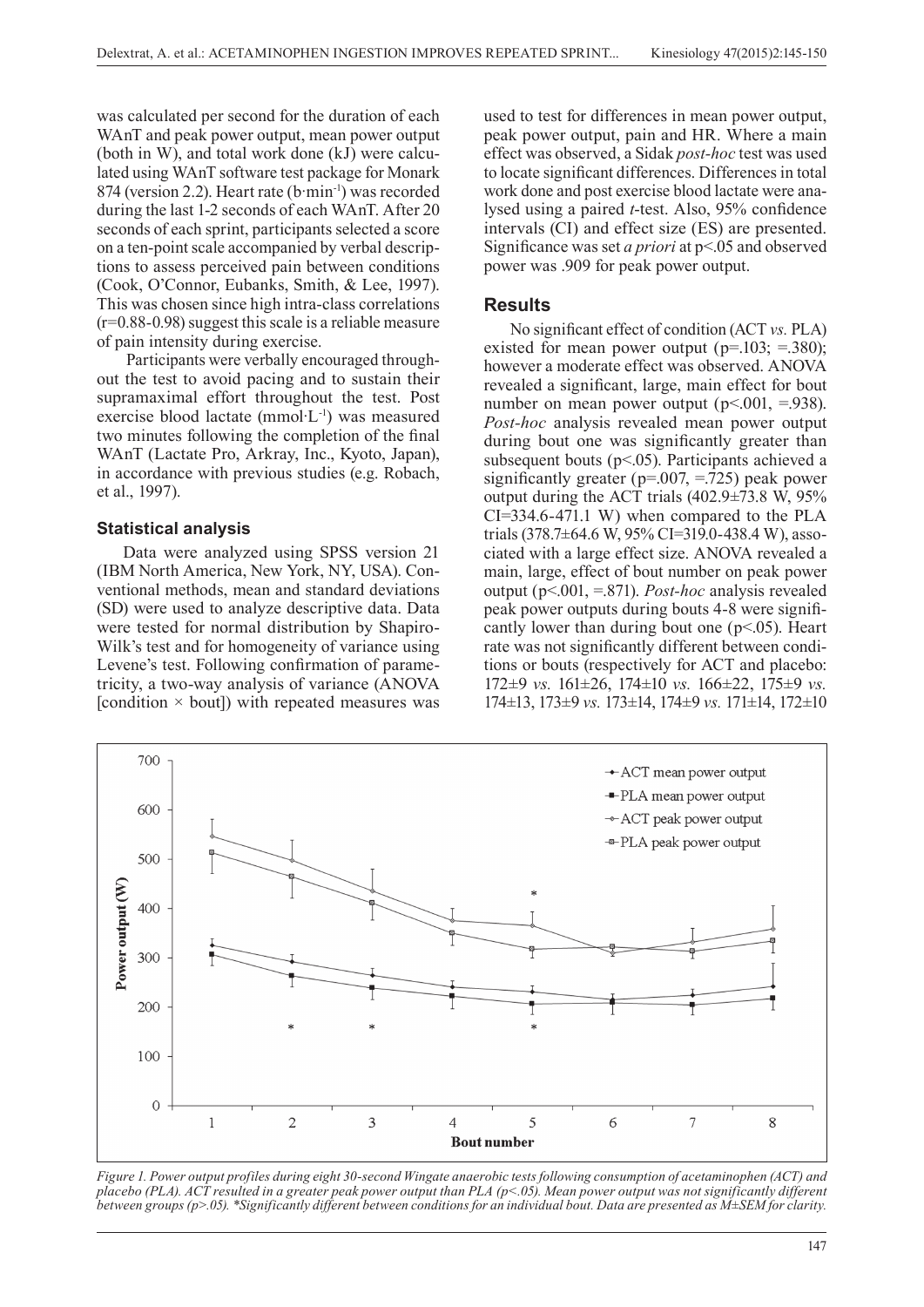*vs.* 173±13, 173±9 *vs.* 172±15, and 176±10 *vs.* 174±14, for bouts one to eight,  $p > 0.05$ ). Pain perception displayed no main effect for condition, but bouts six to eight elicited a significantly greater perception of pain than bouts one to two  $(p<.05)$ . Supplementation of ACT had no effect on blood lactate accumulation (14.3±1.7 *vs.* 14.3±1.2 mmol∙L-1, respectively for ACT and PLA conditions) or total work done (58.5±8.0 *vs.* 56.8±8.1 J, respectively for ACT and PLA conditions) after the eight bouts  $(p>0.05)$ .

### **Discussion and conclusions**

For the first time, we report the efficacy of 1.5 g ACT ingestion to enhance SIT performance in females. Peak power output was significantly improved over eight WAnTs with the ingestion of ACT. However, no significant changes in mean power output, pain perception or physiological parameters (heart rate, blood lactate) were found between ACT and PLA conditions.

Our results differ from those concerning recreationally active males where no difference in peak power output was reported, whilst a bout x condition interaction for mean power output was observed, indicating only the final three bouts of eight WAnTs improved with ACT supplementation (Foster, et al., 2014). These discrepancies suggest that the analgesic effect of ACT ingestion may allow females to perform closer to their physiological maximum from the start of the SIT, while the effect of ACT in men starts later because these latter have a higher pain threshold (Tashani, et al., 2010). However, it may be suggested these data reflect gender differences in fatigue resistance (Hunter, 2014). As fatigue resistance is greater in women than men, it is not entirely surprising that ACT improves fatigue resistance in men but not in women. Interestingly, the variation in mechanical power between ACT and PLA conditions occurred without any change in physiological parameters, which is in agreement with the findings from Foster and colleagues (2014). As stated by these authors, a limitation of their study was the absence of blood lactate measurement. Within this context, the present study included post-exercise blood lactate sampling, showing high values but not significantly different between the conditions (14.3±1.7 *vs.* 14.3±1.2 mmol∙L-1, respectively for ACT and PLA conditions). Hydrogen ions (linked to lactate) are amongst the metabolites known to increase nociceptive signals to the CNS through the stimulation of type III and type IV afferent muscle fibres. Consequently, we can hypothesize that for similar concentrations of lactate (and thus of hydrogen ions), ACT may have played a role in the nociceptive signal and decreased inhibition of the central motor drive usually observed with pain (Amann, et al., 2009), thus allowing an increase in peak power output. Interestingly, Mauger and colleagues (2010) previously reported altered blood lactate concentrations and heart rate responses to ACT when compared to PLA. However, this was during a 10-mile cycling time trial rather than RSE, which highlights the specificity of RSE exercise.

Differences in metabolic pathway contributions may explicate the discrepancy between cardiorespiratory parameters in the present investigation and those of Mauger and colleagues (2010) – the participants in the latter were exercising for approximately 26 minutes and would therefore rely on glycolytic and oxidative metabolism; whereas in the present investigation, participants were primary metabolizing intramuscular stores initially. However, considering the interval length (30 s), constrained recovery (two minutes) and repeated bouts it is likely that the work bouts were primarily reliant on oxidative metabolism. When two 30-second sprints were separated by four minutes of recovery, there was a 25% reduction in work performed in the second sprint, and an increase in oxidative metabolism such as this pathway met up to 43% of the energy demand (Bogdanis, Nevil, Boobis, & Lakomy, 1996). Considering the present investigation employed less recovery and more sprints, it is likely that a large portion of energy demand was met by oxidative metabolism. Regardless of the exact mechanism, the findings of the present investigation add to the increasing body of evidence (Amann & Dempsey, 2008; Noakes, 2012), suggesting that human muscle fatigue does not reside solely in the muscle (Ganevia, 2001) and that the CNS regulates both the prolonged (Noakes, 2011; Stone, et al., 2012; Swart, et al., 2009), intermittent (Foster, et al., 2014) and, in the case of the present investigation, short duration (as peak power output is typically reached ~5 seconds, [Herbert, Sculthorpe, Baker, & Grace, 2015]) exercise performance. It is worthwhile noting however that our investigation concerned females, and therefore replication in males may not result in the same performance enhancement.

Several factors may explain the gender-specific responses to ACT during RSE. It is well-known that females have a greater sensitivity to pain and a lower pain threshold than males (Hunter, 2014; Tashani, et al., 2010). Within this context, the lower pain threshold of our participants could partly explain the quicker effects of ACT on power output compared to males, with the differences between ACT and PLA conditions observed in peak power output from the start of RSE in our study, whereas delayed effects of ACT were reported in males (Foster, et al., 2014).

The main physiological parameters that could explain the gender differences in pain threshold, and thus the contrasting effects of ACT, include body size and blood pressure. It is interesting to note that effects of ACT observed in the present study were different from the study of Foster et al. (2014), and besides the gender differences, our participants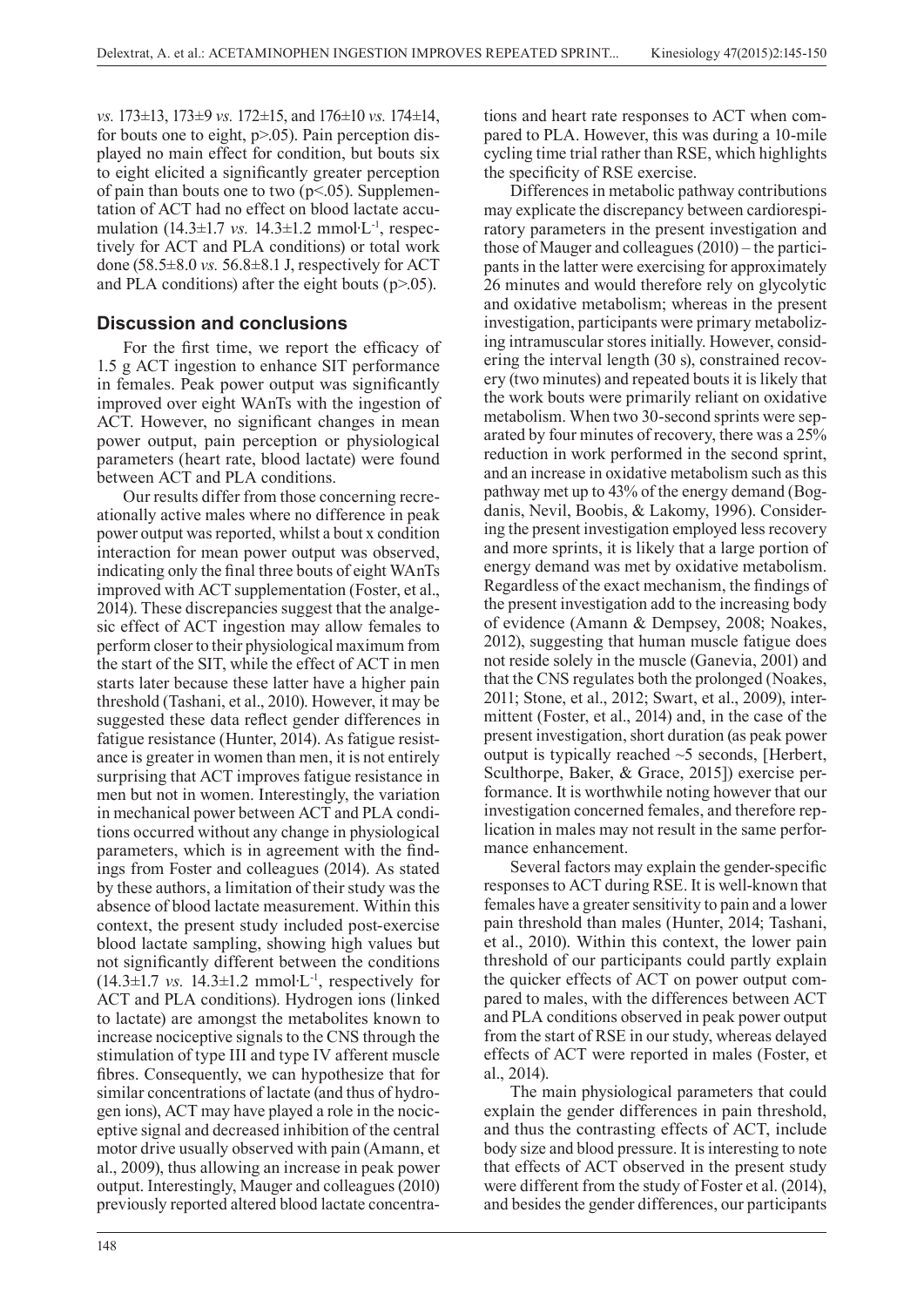were considerably lighter (59±6 kg compared to 75±14 kg). Therefore, although our 1.5 g dosage was the same as in Foster et al.(2014), the *relative* dose was greater, which could explain the greater effects of ACT observed in the present study. However, it should be noted that positive effects of ACT on pain perception and performance have not always been reported, and very large doses should be avoided. Indeed, despite an abundance of evidence suggesting that depression of pain perception or peripheral feedback enhances performance (Foster, et al., 2014; Mauger, et al., 2010; Stone, et al. 2012), Amann and colleagues (2009) reported that complete blocking of lower limb afferent feedback actually reduced performance due to an overly aggressive start to a time trial and therefore a depletion of the curvature constant parameter (*W'*), (Skiba, Chidnok, Vanhatalo, & Jones, 2012).

The main limitation of the present study was a relatively small sample size (N=7). However we mostly reported moderate to large effect sizes,

which suggests that our results can be applied to larger populations.

In conclusion, the present study showed benefits of ACT ingestion on RSE capacity in females, with an improvement of peak power output generated during each sprint, with no significant difference in mean power output, heart rate, blood lactate, or pain perception observed between the conditions. Although we do not endorse chronic supplementation of ACT, acute doses prior to competition may enhance performance. This information has applications for sprint coaches and athletes alike. However, it is important to acknowledge that the current work was performed in recreational and not highly trained females. Therefore, those working with highly trained females should treat these findings with caution. Future research may wish to concern whole body exercise to determine whether a greater magnitude of influence is exerted by ACT.

### **References**

- Amann, M., & Dempsey, J.A. (2008). Locomotor muscle fatigue modifies central motor drive in health humans and imposes a limitation to exercise performance. *Journal of Physiology*, *1*, 161-173.
- Amann, M., Proctor, L.T., Sebranek, J.J., Pegelow, D.F., & Dempsey, J.A. (2009). Opioid-mediated muscle afferents inhibit central motor drive and limit peripheral muscle fatigue development in humans. *Journal of Physiology, 15*, 271-283.
- Amann, M.., Sidhu, S.K., Weavil, J.C., Mangum, T.S., & Venturelli, M. (2015). Autonomic responses to exercise: Group III/IV muscle afferents and fatigue. *Autonomic Neuroscience: Basic & Clinical, 188*, 19-23.
- Andersson, D.A., Gentry, C., Alenmyr, L., Killander, D., Lewis, S.E., Andersson, A., et al. (2011). TRPA1 mediates spinal antinoception induced by acetaminophen and the cannabinoid Δ(9)-tetrahydrocannabiorcol. *Nature Communications, 22*, 551.
- Bishop, D., Girard, O., & Mendez-Villanueva, A. (2011). Repeated-sprint ability Part II: Recommendations for training. *Sports Medicine*, *41*(9), 741-756.
- Bogdanis, G.C., Nevil, M.E., Boobis, L.H., & Lakomy, H.K.A. (1996). Contribution of phosphocreatine and aerobic metabolism to energy supply during repeated sprint exercise. *Journal of Applied Physiology, 80*, 876-884.
- Buchheit, M., & Laursen, P.B. (2013). High-intensity interval training, solutions to the programming puzzle: Part I: Cardiopulmonary emphasis. *Sports Medicine*, *43*(5), 313-338.
- Burtscher, M., Gatterer, H., Philippe, M., Krüsmann, P., Kernbeiss, S., Frontull, V., et al. (2013). Effects of a single lowdose acetaminophen on body temperature and running performance in the heat: A pilot project. *International Journal of Physiology, Pathophysiology and Pharmacology, 5*, 190-193.
- Cook, D.B., O'Connor, P.J., Eubanks, S.A., Smith, J.C., & Lee, M. (1997). Naturally occurring muscle pain during exercise: Assessment and experimental evidence. *Medicine and Science in Sports and Exercise, 29*, 999-1012.
- Costello, J.T., Bieuzen, F., & Bleakley, C.M. (2014). Where are all the female participants in sports and exercise medicine research? *European Journal of Sports Science, 14*, 847-851.
- Fernandez-Fernandez, J., Zimek, R., Wiewelhove, T., & Ferrauti, A. (2012). High-intensity interval training vs. repeatedsprint training in tennis. *Journal of Strength and Conditioning Research, 26*, 53-62.
- Foster, J., Taylor, L., Chrismas, B.C.R., Watkins, S.L., & Mauger, A.R. (2014). The influence of acetaminophen on repeated sprint cycling performance. *European Journal of Applied Physiology, 114*, 41-48.
- Ganevia, S.C. (2001). Spinal and supraspinal factors in human muscle fatigue. *Physiological Reviews, 81*, 1725-1789.
- Grosser, T., Smyth, E., & Fitzgerald, G.A. (2011). *Analgesic–antipyretic agents; Pharmacotherapy of gout.* In L. Brunton, B. Chabner & B. Knollman (Eds.), Goodman and Gilman's the Pharmacological Basis of Therapeutics (pp. 919-963). New York: McGraw-Hill.